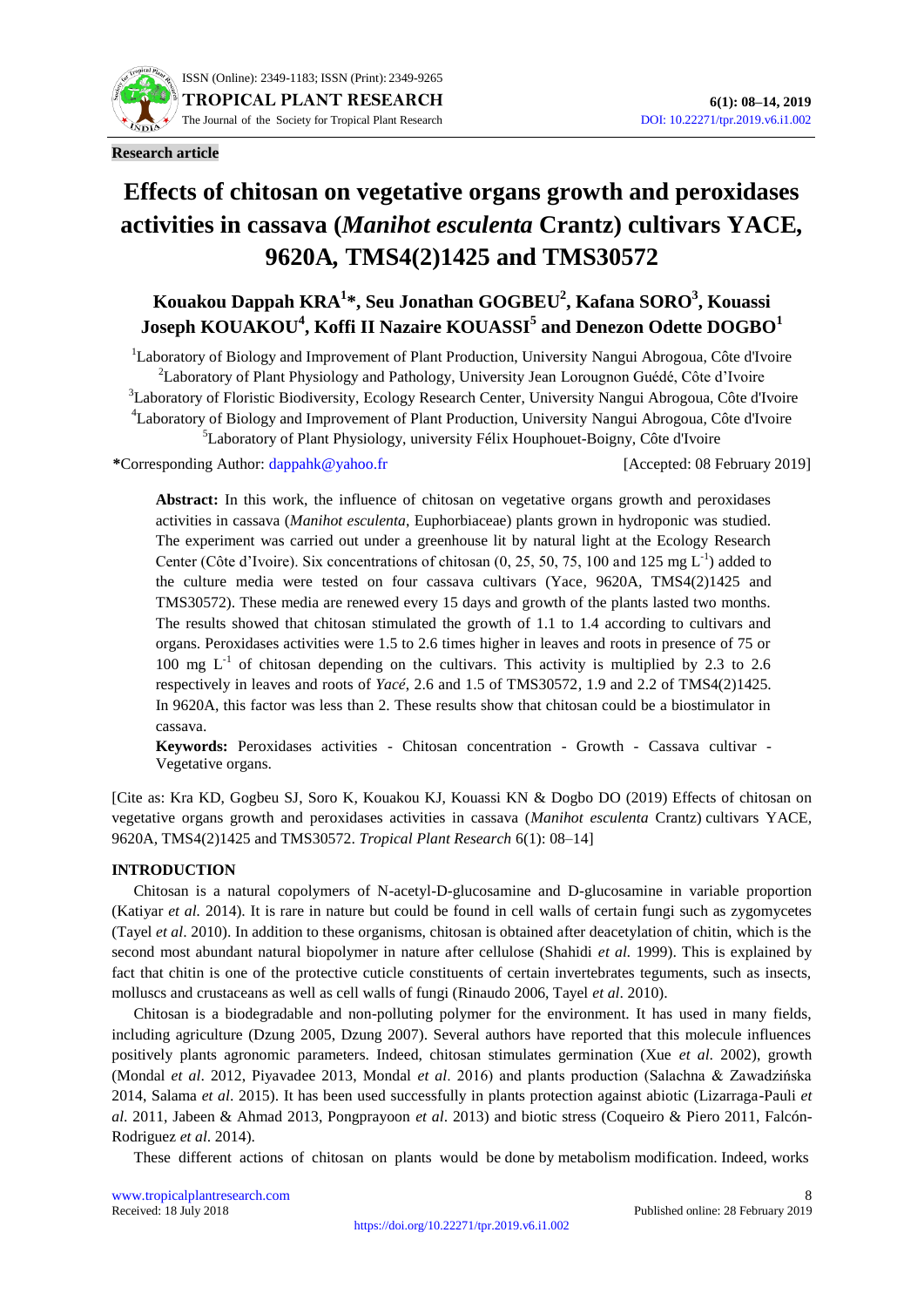carried out by some authors have shown that this compound stimulates synthesis of several enzymes including hydrolases, polyphenol oxidases, catalases and peroxidases (Falcón-Rodríguez *et al*. 2009, Ricardo *et al*. 2013, Ben-Shalom *et al*. 2013).

The Objective of this work was to evaluate chitosan effects on the vegetative organs growth and peroxidases activities in cassava cultivars (*Manihot esculenta* Crantz) Yacé, 9620A*,* TMS4(2)1425 and TM30572 cultivated in hydroponic.

# **MATERIAL AND METHODS**

# *Plant material*

Stems of cassava cultivars Yace, 9620A, TMS4(2)1425 and TM30572 were obtained at National Center for Agronomic Research (CNRA) and multiplied on an experimental plot. This plot is located at Azaguié, about 45 km from Abidjan. Among these cultivars, *Yace* is a local cultivar, *9620A* is a cultivar improved by CNRA whereas TMS4(2)1425 and TM30572 were cultivars proved from International Institute of Tropical Agriculture (IITA).

## *Obtaining plants and treatments*

Stems of these different cultivars were sterilized with sodium hypochlorite 3.6% (w/v) and alcohol 70% (v/v). After three rinses with sterile distilled water, stems were cut into cuttings at least 20 cm long and placed in liquid nutrient medium according to Gogbeu *et al.* (2012) method. In this medium, different amounts of chitosan (SIGMA) were added so as to obtain final concentrations of 0; 25; 50; 75; 100 and 125 mg  $L^{-1}$ . Seedlings from cuttings were kept in culture for 2 months under a greenhouse illuminated by natural light. All treatments of a cultivar were randomly arranged. Each treatment was replicated three times.

#### *Determination of agronomic parameters*

Agronomic parameters measured on these 2-month-old seedlings were leaf surface, length of shoot and root. Measurements were taken on all plants of each treatment. Length of a plant was determined from the insertion point of shoot on cutting to seedling apex. Length of root was determined from its point of insertion on the cutting to root apex. These measurements were made using a tape measure. Leaf surface was determined by the method described by Gogbeu *et al.* (2015). It consisted in spreading sheet on paper of known dimensions. Initial mass (M) and surface (S) of paper were determined. Cassava leaf is then spread on this paper and outline of it was delimited with a pencil. The bounded surface was cut with a blade and sheet of paper was weighed again and final mass (M') was obtained. Leaf surface (LS) was determined according to the following formula:

$$
LS = S - \left(\frac{S \times M'}{M}\right)
$$

Average leaf surface (ALS) for each treatment was determined according to the following formula:

 $ALS = \Sigma LS/N$ , with N = total number of leaves.

# *Estimation of peroxidases activities*

After determining agronomic parameters, leaves and roots of these seedlings were used for determination of peroxidases activities. Leaves taken are those of ranks 3, 4, 5 and 6 denoted f3, f4, f5 and f6, numbered from apex cauline to base. One (1) g of limb or root was crushed in 5 mL of sodium phosphate buffer (0.2 M, pH 6.8), 0.1 g of polyvinylpyrrolidone and 50  $\mu$ L of Triton X-100 (1%, v/v). The ground material was centrifuged at 8000 rpm for 10 min at 4°C. Resulting supernatant was incubated with 3% (w/v) Dowex 50 (SIGMA) for 30 min at 4°C under shaking. The mixture was centrifuged as before. This last supernatant constituted enzymatic extract used for peroxidases assay. Dosage of peroxidases was done by Criquet *et al.* (2001). Reaction medium is composed of 0.1 ml of enzymatic extract, 1 ml of  $H_2O_2$  (0.01 M) and 1 ml of guaiacol (0.01 M). Control consists of 0.1 mL of enzymatic extract and extraction buffer solution. The volume of each medium was supplemented to 3 mL with extraction buffer solution. Tubes containing reaction media were stirred rapidly and then incubated for 5 min in dark at 25ºC. At the end of incubation time, tubes were homogenized and absorbance was determined spectrophotometrically at 470 nm. Enzymatic activity was expressed as absorbance per minute and per milligram of protein  $($ ΔDO min<sup>-1</sup> mg<sup>-1</sup>prot.).

#### *Determination of proteins*

Extracts used for enzyme assay are those used for determination of proteins. The protein assay was performed according to Bradford (1976) colorimetric method. Amount of protein was determined using a standard curve made from different concentrations (0 to 100  $\mu$ g mL<sup>-1</sup>) of Serum Albumin Bovine solution.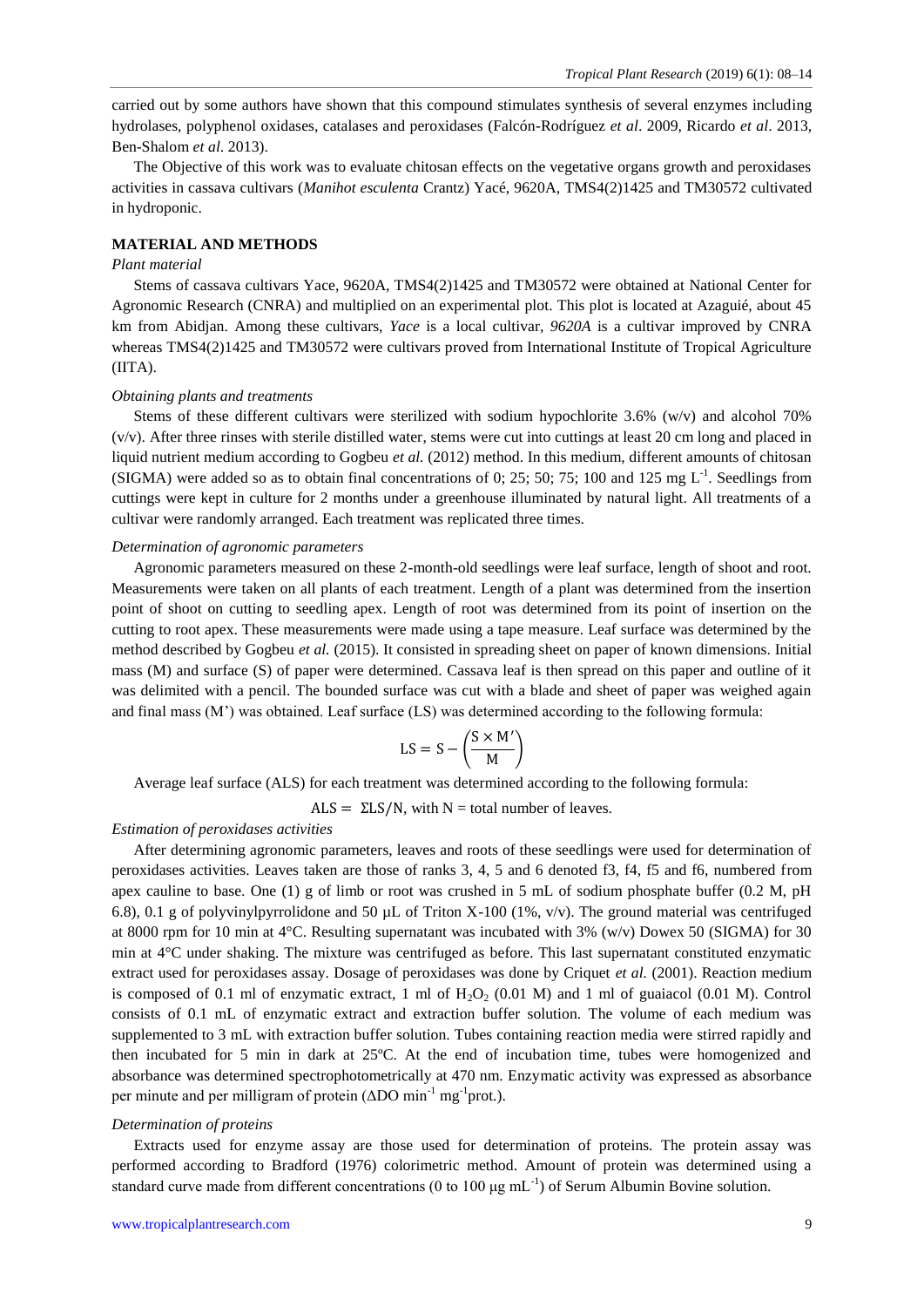#### *Statistical analyzes*

All experiments conducted in this work were repeated three times. Analysis of variance (ANOVA) was done at 5% threshold with STATISTICA software 7.1. When  $p \le 0.05$ , the difference is said to be significant. Homogeneous groups were determined by test of Duncan.

# **RESULTS**

# *Agronomic parameters*

The analysis in table 1 showed that agronomic parameters evaluated were variously influenced by chitosan according to cultivars. In most cultivars, 25 and 50 mg  $L^{-1}$  of chitosan did not affect organs growth except TMS4(2)1425 and 9620A leaves whose presented slight stimulation. For the latter, statistical treatment performed indicated a significant difference at 5% level. Concentrations 75 and 100 mg  $L^{-1}$  of chitosan induced growth of all evaluated organs. However, highest stimulation was achieved by 100 mg  $L^{-1}$  treatment except TM30572 leaves, which slightly increased in presence of 75 mg  $L^{-1}$  of chitosan. Organ growth was inhibited with an increase in chitosan concentration to 125 mg  $L^{-1}$ . Statistical analysis showed a significant difference apart from Yace leaves.

|  |  | Table1. Effect of chitosan concentration on growth of stems and roots, and leaf surface of cassava aged 2 months. |  |
|--|--|-------------------------------------------------------------------------------------------------------------------|--|
|  |  |                                                                                                                   |  |

|                                      | Cassava      |             |                    |             |              |                    |              |              |                       |                         |                         |                         |  |
|--------------------------------------|--------------|-------------|--------------------|-------------|--------------|--------------------|--------------|--------------|-----------------------|-------------------------|-------------------------|-------------------------|--|
| $\widehat{+}$                        | Yace         |             |                    | 9620A       |              |                    |              | TMS4(2)1425  |                       |                         | <b>TMS30572</b>         |                         |  |
| oncent.<br>Chitosan<br>Concent.<br>⊨ | <b>Stem</b>  | Root        | Leaf               | <b>Stem</b> | <b>Root</b>  | Leaf               | <b>Stem</b>  | <b>Root</b>  | Leaf                  | <b>Stem</b>             | <b>Root</b>             | Leaf                    |  |
| (mg                                  | (cm)         | (cm)        | (cm <sup>2</sup> ) | (cm)        | (cm)         | (cm <sup>2</sup> ) | (cm)         | (cm)         | $\text{(cm}^2)$       | (cm)                    | (cm)                    | $\text{(cm}^2)$         |  |
| $\mathbf{0}$                         | 14.22        | 9.15        | 39.62              | 13.52       | 11.05        | 36.72              | 13.7         | 12.02        | 38.67                 | 13.97                   | 9.07                    | 40.12                   |  |
|                                      | $\pm 0.27$ b | $\pm 0.13c$ | $\pm 0.65a$        | $\pm 0.72c$ | $\pm 0.37$ b | $\pm 0.64e$        | $\pm 0.50c$  | $\pm 0.53b$  | ±0.64 <sup>e</sup>    | $\pm 0.31^{\circ}$      | $\pm 0.39$ <sup>d</sup> | $\pm 0.60^{\rm bc}$     |  |
| 25                                   | 13.85        | 9.27        | 39.67              | 13.6        | 10.95        | 37.02              | 13.27        | 11.75        | 39.05                 | 14.5                    | 9.9                     | 39.07                   |  |
|                                      | $\pm 0.10b$  | $\pm 0.19c$ | $\pm 0.70a$        | $\pm 0.58c$ | $\pm 022b$   | $\pm 0.65$ de      | $\pm 0.4c$   | $\pm 0.52b$  | $±0.82$ <sup>de</sup> | $\pm 0.30^{\circ}$      | $\pm 0.15^{\circ}$      | $\pm 0.41^{\circ}$      |  |
| 50                                   | 14.35        | 9.55        | 40.02              | 13.65       | 11.47        | 37.8               | 15.2         | 12.55        | 40.3                  | 14.57                   | 9.97                    | 39.8                    |  |
|                                      | $\pm 0.56b$  | $\pm 0.30c$ | $\pm 0.34a$        | $\pm 0.54c$ | $\pm 0.34b$  | $\pm 0.58d$        | $\pm 0.34b$  | $\pm 0.34ab$ | ±0.98 <sup>d</sup>    | $\pm 0.28$ <sup>c</sup> | $\pm 0.33^{\circ}$      | $\pm 0.54^{\circ}$      |  |
| 75                                   | 14.87        | 11.07       | 41.22              | 16.6        | 12.65        | 40.35              | 15.82        | 13.22        | 42.62                 | 15.55                   | 11.05                   | 42.8                    |  |
|                                      | $\pm 0.76b$  | $\pm 0.15b$ | $\pm 0.61a$        | $\pm 0.50b$ | $\pm 0.29a$  | $\pm 1.46b$        | $\pm 0.38ab$ | $\pm 0.23a$  | ±1.31 <sup>b</sup>    | $\pm 0.31^{\rm b}$      | $\pm 0.67^{\rm b}$      | $\pm 1.87$ <sup>a</sup> |  |
| 100                                  | 16.72        | 13.05       | 40.82              | 18.02       | 13.05        | 42.7               | 16.65        | 13.3         | 44.5                  | 16.8                    | 12.32                   | 40.87                   |  |
|                                      | $\pm 0.93a$  | $\pm 0.27a$ | $\pm 0.97a$        | $\pm 0.83a$ | $\pm 0.27a$  | $\pm 2.12a$        | $\pm 0.31a$  | $\pm 0.219a$ | ±1.94 <sup>a</sup>    | $\pm 0.36^{\circ}$      | $\pm 0.58$ <sup>a</sup> | $\pm 0.57^{\rm b}$      |  |
| 125                                  | 13.17        | 11.17       | 39.32              | 13.92       | 11.45        | 39.5               | 15           | 12.05        | 41.8                  | 13.82                   | 9                       | 39.32                   |  |
|                                      | $\pm 0.39b$  | $\pm 0.76b$ | $\pm 0.69a$        | $\pm 0.27c$ | $\pm 0.23b$  | $\pm 1.27c$        | $\pm 0.33b$  | $\pm 0.31$ b | ±1.30 <sup>c</sup>    | $\pm 0.48^{\circ}$      | $\pm 0.37d$             | $\pm 0.40^{\circ}$      |  |

**Note:** In each column, the averages followed by the same alphabetical letter are not statistically different at the 5% threshold (Duncan test).

#### *Peroxidases activities in cassava leaves*

Analysis of table 2 showed a variation of peroxidases activities in different leaves of cassava [Yace, 9620A, TMS4(2)1425 and TMS30572], treated with chitosan. In general, these activities increased with leaf age and chitosan concentration in all cultivars. In control leaves, peroxidases activities ranged from 0.12 to 0.23 ΔDO min<sup>-1</sup> mg<sup>-1</sup>prot. for f3 and from 0.35 to 0.41  $\Delta$ DO min<sup>-1</sup> mg<sup>-1</sup>prot. for f4 according to cultivars. In leaves 5 and 6, enzyme activity oscillated from 0.25 to 0.32  $\Delta$ DO min<sup>-1</sup> mg<sup>-1</sup>prot. apart from 9620A, for which peroxidases activities have increased to 0.45  $\Delta$ DO min<sup>-1</sup> mg<sup>-1</sup>prot.

In treated leaves, peroxidases activities increased significantly with concentrations in  $4<sup>th</sup>$  and  $5<sup>th</sup>$  leaves where it was maximum at 75 or 100 mg L<sup>-1</sup> of chitosan according to cultivars (Table 2). It went from 0.31 to 0.87  $\Delta$ DO  $min<sup>-1</sup>$  mg<sup>-1</sup> prot., overall, 175 to 260% stimulation at optimal concentration. In leaf 6, increase in activity was 188 to 244% depending on cultivars for same concentrations. Statistical analysis revealed a significant difference at only 5% between leaf levels and concentrations. Lowest enzymatic activity was detected in leaves of rows 3 regardless of concentration used.

# *Peroxidases activities in roots of cassava*

Peroxidases activities evaluated in plants roots of different cassava cultivars presented in table 3 shows that chitosan stimulated activities of these enzymes. Their activities have increased with the concentration of chitosan and reached optimum at 75 or 100 mg L<sup>-1</sup> of chitosan in treatment medium. In *Yace* cultivar, there was a marked increase in peroxidase activity from 0.67 to 1.45  $\Delta$ DO min<sup>-1</sup> mg<sup>-1</sup> prot. 50 to 75 mg L<sup>-1</sup>, respectively. This latter concentration was most inducing of peroxidases activities (1.45  $\Delta$ DO min<sup>-1</sup> mg<sup>-1</sup> prot). From this maximum value, peroxidases activities decreased to 1.37  $\Delta$ DO min<sup>-1</sup> mg<sup>-1</sup>prot. for 125 mg L<sup>-1</sup> of chitosan.

www.tropicalplantresearch.com 10 For cultivar TMS30572, the increase in peroxidases activities was gradual until it reached its optimum (0.93  $\Delta$ DO min<sup>-1</sup> mg<sup>-1</sup> prot) at 100 mg L<sup>-1</sup> chitosan. Statistical treatment did not show a significant difference at 5%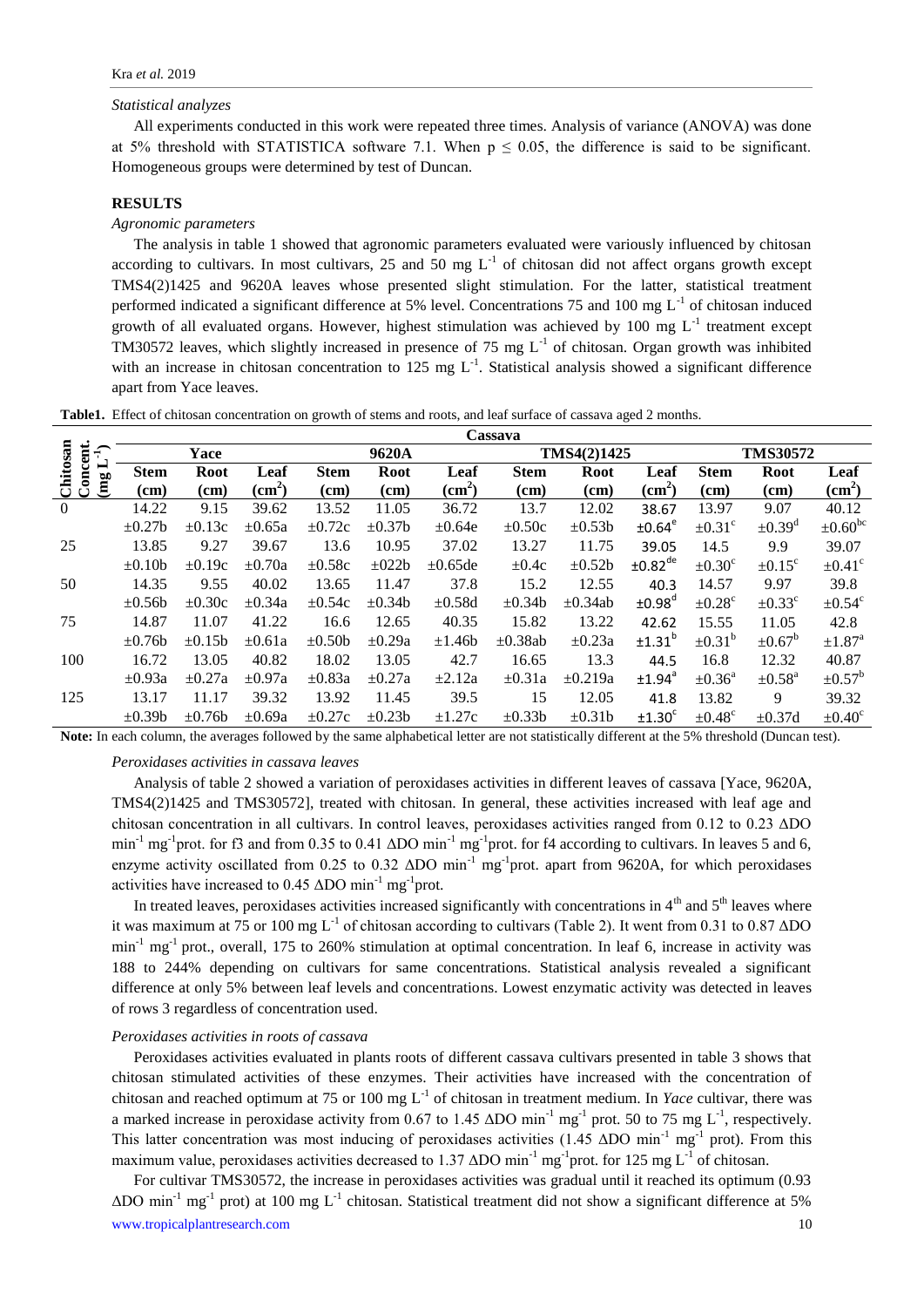threshold for treatments of 100 and 125 mg  $L^{-1}$  of chitosan. Peroxidases activities were maximal (1.29  $\Delta$ DO  $\min^{-1}$  mg<sup>-1</sup> prot) in 9620A for 100 mg L<sup>-1</sup> of chitosan. However, it decreased slightly to 125 mg L<sup>-1</sup>, namely 1.25  $\Delta$ DO min<sup>-1</sup> mg<sup>-1</sup> prot. As for cultivar TMS4(2)1425, the increase in peroxidases activities were consistently 0 to 75 mg  $L^{-1}$  of chitosan. From 75 mg  $L^{-1}$ , an increase in activity was observed from 0.78 to its optimum at 1.33  $\Delta$ DO min<sup>-1</sup> mg<sup>-1</sup> prot. for concentration of 100 mg L<sup>-1</sup> of chitosan. The activity of enzyme decreased slightly  $(1.27 \Delta DO \text{ min}^{-1} \text{ mg}^{-1} \text{ prot.})$  with increasing chitosan concentration.

**Table 2.** Effect of different concentrations of chitosan on peroxidases activities (ΔDO min<sup>-1</sup> mg<sup>-1</sup> prot.) in cassava leaves.

| Casava      |                | Concentrations of chitosan (mg $L^{-1}$ ) |                    |                    |                    |                    |                    |  |  |
|-------------|----------------|-------------------------------------------|--------------------|--------------------|--------------------|--------------------|--------------------|--|--|
|             |                | $\mathbf{0}$                              | 25                 | 50                 | 75                 | <b>100</b>         | 125                |  |  |
|             | F <sub>3</sub> | $0.24 \pm 0.02$ ab                        | $0.25 \pm 0.01a$   | $0.26 \pm 0.01a$   | $0.27 \pm 0.01a$   | $0.27 \pm 0.05a$   | $0.27 \pm 0.01a$   |  |  |
|             | F <sub>4</sub> | $0.37 \pm 0.02d$                          | $0.40 \pm 0.01 d$  | $0.45 \pm 0.01c$   | $0.62 \pm 0.08b$   | $0.87 \pm 0.02a$   | $0.83 \pm 0.01a$   |  |  |
| Yace        | F <sub>5</sub> | $0.30 \pm 0.01c$                          | $0.35 \pm 0.01d$   | $0.40 \pm 0.01c$   | $0.56 \pm 0.02b$   | $0.76 \pm 0.01a$   | $0.72 \pm 0.02a$   |  |  |
|             | F <sub>6</sub> | $0.25 \pm 0.01d$                          | $0.30+0.02c$       | $0.35+0.01b$       | $0.47+0.01a$       | $0.41 \pm 0.01a$   | $0.43 \pm 0.01a$   |  |  |
|             | F <sub>3</sub> | $0.18 \pm 0.01d$                          | $0.20 \pm 0.01$ d  | $0.20 \pm 0.04d$   | $0.28 \pm 0.01c$   | $0.36 \pm 0.02b$   | $0.54 \pm 0.02a$   |  |  |
|             | F <sub>4</sub> | $0.35 \pm 0.04c$                          | $0.37 \pm 0.01c$   | $0.53 \pm 0.01$ b  | $0.63 \pm 0.01a$   | $0.67 \pm 0.01a$   | $0.66 \pm 0.01a$   |  |  |
| 9620A       | F <sub>5</sub> | $0.45 \pm 0.02d$                          | $0.46 \pm 0.01d$   | $0.58 \pm 0.01c$   | $0.71 \pm 0.02b$   | $0.79 \pm 0.02a$   | $0.72 \pm 0.02b$   |  |  |
|             | F <sub>6</sub> | $0.30 \pm 0.02$ de                        | $0.35 \pm 0.01d$   | $0.40 \pm 0.01c$   | $0.56 \pm 0.01$    | $0.61 \pm 0.01a$   | $0.55 \pm 0.01$    |  |  |
|             | F <sub>3</sub> | $0.20 \pm 0.02c$                          | $0.26 \pm 0.01$ ab | $0.28 \pm 0.01$ ab | $0.33 \pm 0.01a$   | $0.28 \pm 0.01$ ab | $0.29 \pm 0.01a$   |  |  |
|             | F <sub>4</sub> | $0.41 \pm 0.01$ d                         | $0.43 \pm 0.01d$   | $0.58 \pm 0.02c$   | $0.72 \pm 0.02b$   | $0.80 \pm 0.01a$   | $0.76 \pm 0.02b$   |  |  |
| TMS4(2)1425 | F <sub>5</sub> | $0.32 \pm 0.02d$                          | $0.36 \pm 0.02d$   | $0.54 \pm 0.01c$   | $0.64 \pm 0.01$    | $0.70 \pm 0.02a$   | $0.64 \pm 0.02b$   |  |  |
|             | F <sub>6</sub> | $0.29 \pm 0.01c$                          | $0.29 \pm 0.01c$   | $0.40 \pm 0.01$    | $0.62 \pm 0.01a$   | $0.61 \pm 0.01a$   | $0.59 \pm 0.01a$   |  |  |
|             | F <sub>3</sub> | $0.12{\pm}0.10c$                          | $0.19 \pm 0.01$ b  | $0.21 \pm 0.02$    | $0.23 \pm 0.02$ ab | $0.28 \pm 0.01a$   | $0.28 \pm 0.01a$   |  |  |
| TMS30572    | F4             | $0.37 \pm 0.02d$                          | $0.38 \pm 0.08d$   | $0.50 \pm 0.02c$   | $0.65 \pm 0.01$    | $0.75 \pm 0.01a$   | $0.71 \pm 0.03a$   |  |  |
|             | F <sub>5</sub> | $0.30 \pm 0.00d$                          | $0.31 \pm 0.02d$   | $0.56 \pm 0.01c$   | $0.79 \pm 0.01a$   | $0.75 \pm 0.01$ ab | $0.74 \pm 0.01$ ab |  |  |
|             | F6             | $0.25 \pm 0.02c$                          | $0.28 \pm 0.01c$   | $0.39 \pm 0.01 b$  | $0.61 \pm 0.01a$   | $0.59 \pm 0.01a$   | $0.57 \pm 0.02a$   |  |  |

**Note:** F3, Leaves 3; F4, Leaves 4; F5, Leaves 5; F6, Leaves 6.

Number in line marked with the same letters do not differ significantly at P≤ 0.05 (Duncan test).

From the analysis of this table 3, in TMS3057*2*, TMS4(2)1472 and 9620A cultivars, concentration of 100 mg  $L^{-1}$  of chitosan was most stimulating of peroxidases activities. In cultivar *Yace*, concentration of 75 mg  $L^{-1}$  of chitosan was more inducing to activity of enzyme. This activity was much higher than that evaluated in the other three cultivars.

|--|

| <b>Cultivars</b>                                                                                                                                                                                                                                                                                                                                                                                                                                             | Chitosan $(mg L-1)$ |                   |                   |                  |                   |                  |  |  |  |
|--------------------------------------------------------------------------------------------------------------------------------------------------------------------------------------------------------------------------------------------------------------------------------------------------------------------------------------------------------------------------------------------------------------------------------------------------------------|---------------------|-------------------|-------------------|------------------|-------------------|------------------|--|--|--|
|                                                                                                                                                                                                                                                                                                                                                                                                                                                              |                     | 25                | 50                | 75               | 100               | 125              |  |  |  |
| Yacé                                                                                                                                                                                                                                                                                                                                                                                                                                                         | $0.55 \pm 0.01a$    | $0.64 \pm 0.02$ b | $0.67 \pm 0.01$ b | $1.45 \pm 0.01d$ | $1.41 \pm 0.05d$  | $1.37 \pm 0.03c$ |  |  |  |
| 9620A                                                                                                                                                                                                                                                                                                                                                                                                                                                        | $0.73 + 0.04a$      | $0.77+0.02a$      | $0.97 \pm 0.01$ b | $1.20 \pm 0.01c$ | $1.29 \pm 0.01$ d | $1.25 \pm 0.01c$ |  |  |  |
| TMS4(2)1425                                                                                                                                                                                                                                                                                                                                                                                                                                                  | $0.57 \pm 0.01a$    | $0.63 \pm 0.02b$  | $0.74 \pm 0.01c$  | $0.78 \pm 0.02c$ | $1.30 \pm 0.03$ d | $1.30 + 0.02d$   |  |  |  |
| TMS30572                                                                                                                                                                                                                                                                                                                                                                                                                                                     | $0.61 + 0.01a$      | $0.65 \pm 0.01a$  | $0.72 \pm 0.02$ b | $0.82 \pm 0.01c$ | $0.93 \pm 0.03$ d | $0.92 + 0.01d$   |  |  |  |
| $\mathbf{M}_{\text{data}}$ , $\mathbf{M}_{\text{total}}$ , $\mathbf{M}_{\text{total}}$ , $\mathbf{M}_{\text{total}}$ , $\mathbf{M}_{\text{total}}$ , $\mathbf{M}_{\text{total}}$ , $\mathbf{M}_{\text{total}}$ , $\mathbf{M}_{\text{total}}$ , $\mathbf{M}_{\text{total}}$ , $\mathbf{M}_{\text{total}}$ , $\mathbf{M}_{\text{total}}$ , $\mathbf{M}_{\text{total}}$ , $\mathbf{M}_{\text{total}}$ , $\mathbf{M}_{\text{total}}$ , $\mathbf{M}_{\text{total$ |                     |                   |                   |                  |                   |                  |  |  |  |

**Note:** Number in line marked with the same letters do not differ significantly at P≤ 0.05 (Duncan test)

# **DISCUSSION**

Results of this study indicate that chitosan promoted growth of stem, leaf and root organs. Elongation of stems and roots, and increase of leaf surface would result from cells division and/or their extension. Indeed, organs growth is done by cells mitoses of meristematic zones which, after cell turgor increase of dimensions. Whole of merèse and auxèse phenomena is at the origin of organs growth of plants. Work done by some authors (Dixon *et al*. 1994, Thain *et al*. 1995, Amborabe *et al*. 2004) have shown that chitosan acts on depolarization of plasma membrane that is manifested by the influx of  $Ca^{2+}$  and  $H^+$ , and efflux of Cl and K<sup>+</sup>. Activation of ion channels causes changes in intra and extracellular media. A decrease of calcium in pectocellulosic walls increases their extensibility; which leads to cell growth or elongation. Growth induction of various plants by chitosan has been reported by several authors (Asghari-Zakaria *et al*. 2009, Algam *et al*. 2010, Saad 2011, Mondal *et al*. 2012, Mondal *et al*. 2013, Ramkissoon *et al*. 2016). As obtained in this study, their work showed that 75 mg  $L^{-1}$  and 100 mg  $L^{-1}$  chitosan were the most growth-inducing factors in spinach, okra, beans, chickpeas and chickens. On the other hand, shoots and roots growth of green anise (*Pimpinella anisum* L.) was stimulated after seed treatment by 50, 100 and 200 mg  $L^{-1}$  of chitosan (Batool 2016). Regardless of inducing concentration, growth obtained is also due in part to activation of nitrogen metabolism (Ke *et al*. 2001). This mineral is essential for the synthesis of molecules necessary for the vital functions of plant cells such as proteins, nucleic acids and chlorophylls.

www.tropicalplantresearch.com 11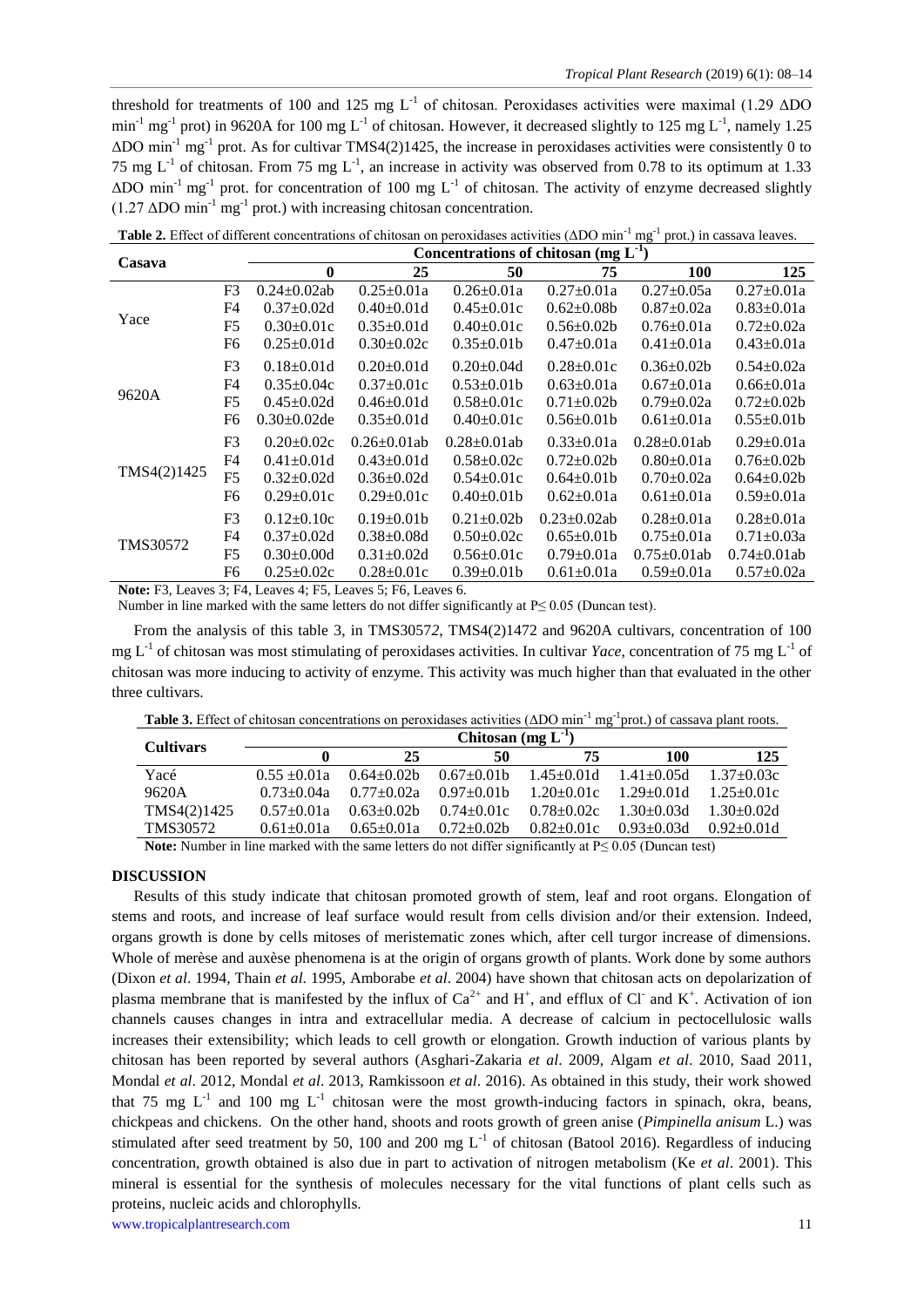Peroxidases activities were detected in leaves and roots of all plants examined. Presence of these enzymes in various organs demonstrates that they exercise physiological functions therein. Indeed, bibliographical synthesis carried out on these enzymes by Delannoy *et al*. (2004), indicated that they are involved in several metabolic pathways, among others, regulation of certain hormones, synthesis of lignins and defense of plants against abiotic and biotic stress. Low peroxidases activities in young leaves, increased in mature leaves and then decreased in older leaves. This variation is related to cell differentiation and more or less important synthesis of auxin and lignin. After germination of plants in chitosan solution, peroxidases activities were increased and multiplied by 1.7, 1.9, 2.3 and 2.6 at maximum activity respectively in 9620A, TMS4(2)1425, Yace and TMS30572 leaves. High peroxidases activities in leaves of rows 4 and 5 could be interpreted by their high metabolic activity. Indeed, in these leaves, chitosan activates photosynthesis (Mondal *et al*. 2012), which produced hydrogen peroxide. However, this compound is a substrate for peroxidases. In addition, work by some authors has reported that chitosan stimulates key enzymes in the biosynthetic pathway of phenolic compounds such as phenylalanine ammonia-lyase and tyrosine ammonia-lyase (Khan *et al*. 2003) and those involved in plant defense such as peroxidases (Coqueiro & Piero 2011). In total, the presence of hydrogen peroxide and precursors of lignin biosynthesis would have promoted activation of peroxidases.

Peroxidases activities evaluated in roots of controls was generally higher than that detected in leaves. This increase was 1.5 to 2.6 depending on cultivars. This result could be interpreted by the fact that germination was done in an aqueous medium which caused more marked water stress in the roots; these being in direct contact with the water. In the presence of chitosan, the enzyme activity was similar in the leaves and roots of the same cultivar except in TMS30572 for which peroxidase activity was 1.7 times stronger in the leaves. Water stress and chitosan concomitantly have stimulated the activity of peroxidases. These results confirmed those obtained by Lizarraga-Pauli *et al*. (2011) and Pongprayoon *et al*. (2013), on the induction of plant resistance by chitosan against abiotic stress. In addition, these results are in the same direction as those of El-Hassni *et al*. (2004) and Falcón-Rodríguez *et al*. (2014) whose have obtained the activation of peroxidases after application of this product. However, this peroxidase activity was a function of the concentration used but could also depend on the degree of acetylation of chitosan (Coqueiro & Piero 2011).

### **CONCLUSION**

This study showed that chitosan promoted growth of all organs studied and stimulated peroxidases activities in cassava. Depending on the cultivar, its action was maximum at 75 or 100 mg  $L^{-1}$ .

#### **REFERENCES**

- Algam SAE, Xie G, Li B, Yu S, Su T & Larsen J (2010) Effects of Paenibacillus strains and chitosan on plant growth promotion and control of Ralstoniawilt in tomato. *Journal of Plant Pathology* 92: 593–600.
- Amborabe B-E, Aziz A, Trotel-Aziz P, Quantinet D, Dhuicq L & Vernet G (2004) Essais d'emploi du chitosan contre Botrytis cinerea. *Phytoma* 571: 26–29.
- Asghari-Zakaria R, Maleki-Zanjani B & Sedghi E (2009) Effect of in vitro chitosan application on growth and minituber yield of *Solanum tuberosum* L. *Plant Soil Environment* 55(2): 252–256.
- Batool M (2016) Effects of Priming Treatments on Germination and Seedling Growth of Anise (*Pimpinella anisum* L.) *Agriciculture Science Developments* 5(3): 28–32.
- Bradford MM (1976) A rapid and sensitive method for the quantification of microgram quantities of protein utilizing the principle of protein binding. *Analytical Biochemistry* 72: 248–254.
- Ben-Shalom N, Aki C, Ardi R & Riki P (2013) Elicitation effects of chitin oligomers and chitosan sprayed on the leaves of cucumber (*Cucumis sativus*) and bean (*Phaseolus vulgaris*) plants. *Israel Journal of Plant Sciences* 50: 199–206.
- Coqueiro DSO & Piero RMD (2011) Antibiotic activity against xanthomonas gardneri and protection of tomato plants by chitosan. *Journal of Plant Pathology* 93(2): 337–344.
- Criquet S, Joner EJ & Leyal C (2001) 2,7diamino fluoreneis a sensitive substrate for detection and characterization of plant root peroxidases activities. *Plant Science* 161: 1063–1066.
- Delannoy E, Marmey P, Penel C & Nicole M (2004) Les peroxydases végétales de classe III. Acta Botanica Gallica, 151(4): 353–380.
- Dixon RA, Harrison MJ & Lamb CJ (1994) Early events in the activation of plant defence responses**.** *Annual Review of Phytopatholog* 32: 479–501.
- Dzung NA (2005) Application of chitin, chitosan and their derivates for agriculture in Vietnam. *Journal of chitin chitosan* 10(2): 109–113.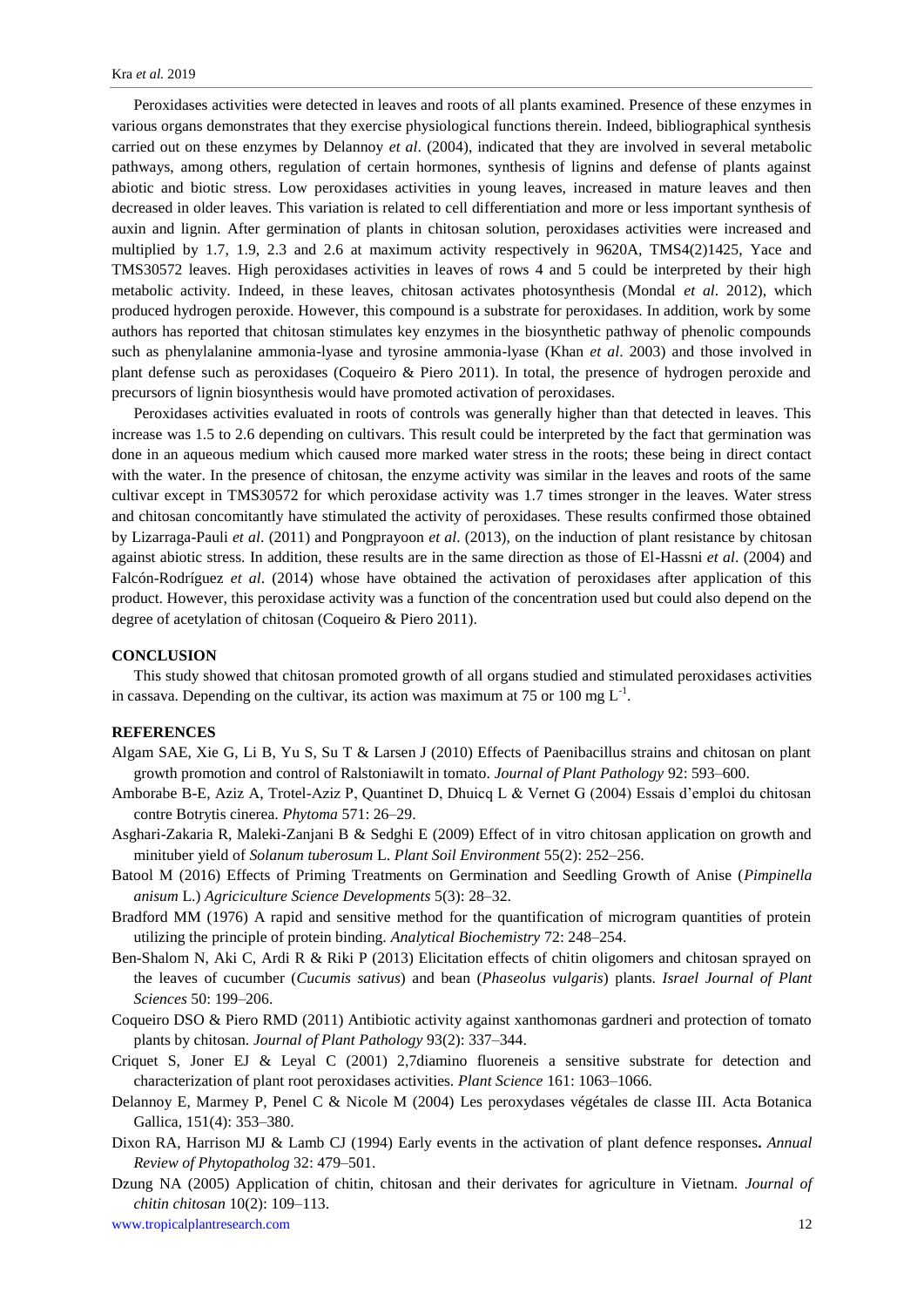- Dzung NA (2007) Chitosan and their derivates as prospective biosubstances for developing sustainable ecoagriculture. *Advances in chitin science* 10: 453–459.
- El-Hassni M, El Hadrami, Daayf F, Ait Barka E & El Hadrami I (2004) Chitosan, antifungal product against Fusarium oxysporum f. sp. albedinis and elicitor of defence reactions in date palm roots**.** *Phytopathologia Mediterranea* 43: 195–204.
- Falcón-Rodríguez AB, Cabrera JC, Ortega E & Martínez-Téllez MÁ (2009) concentration and physicochemical properties of chitosan derivatives determine the induction the induction of defenses reponses in roots and leaves of tobacco (Nicotiana tabacum) plants. *American journal of Agricultural and Biological Sciences* 4(3): 192–200.
- Falcón-Rodríguez AB, Costales D, Cabrera JC, Wattiez R & Martínez-Téllez MÁ (2014) Systemic Activation of Defensive Enzymes and Protection in Tobacco Plantlets against Phytophthora nicotianae Induced by Oligosaccharins. *American Journal of Plant Sciences* 5: 3354–3363.
- Gogbeu SJ, Dogbo DO, Zohouri GP, Nzue B, Bekro YA & Bekro JAM (2012) Induction of polyphenol oxidases activities and phenolic compounds accumulation in cells and plants elicited of cassava (*Manihot esculenta* Crantz). *Journal of Scientific Research and Reviews* 1(1): 7–14.
- Gogbeu SJ, Sekou D, Kouakou KJ, Dogbo DO & Bekro YA (2015) Improvement of Cassava resistance to Colletotrichum gloeosporioïdes by Salicylic acid, Phosphorous acid and Fungicide Sumi 8. *International Journal of Current Microbiology and Applied Sciences* 4(3): 854–865.
- Jabeen N & Ahmad R (2013) The activity of antioxidant enzymes in response to salt stress in safflower (*Carthamus tinctorius* L.) and sunflower (*Helianthus annus* L.) seedlings raised from seed treated with chitosan. *Journal of the Sciences of Food and Agriculture* 93(7): 1699–1705.
- Katiyar D, Hemantaranjan A, Singh B & Bhanu NA (2014) A Future Perspective in Crop Protection: Chitosan and its Oligosaccharides. *Advances in Plants & Agriculture Research* 1(1): 1–8.
- Ke L, Yang LX & Laisha P (2001) Effects of carboxymethyl chitosan on key enzymes activities of nitrogen metabolism and grain protein contents in rice. *Journal of Hunan Agricultural University* 27: 421–424.
- Khan W, Prithiviraj B & Smith DL (2003) Chitosan and chitin oligomers increase phenylalanine ammonia-lyase and tyrosine. *Journal of Plant Physiology* 160(8): 859–863.
- Lizarraga-Pauli EG, Torres-Pacheco I, Moreno-Martinez E & Miranda-Castro SP (2011) Chitosan application in maize (Zea mays) to counteract the effects of abiotic stress at seedling level. *African Journal of Biotechnology* 10(34): 6439–6446.
- Mondal MMA, Malek MA, Puteh AB, Ismail MR, Ashrafuzzaman M & Naher L (2012) Effect of foliar application of chitosan on growth and yield in okra. *Australian Journal of Crop Science* 6(5): 918–921.
- Mondal MMA, Malek MA, Puteh AB & Ismail MR (2013) Foliar application of chitosan on growth and yield attributes in mungbean. *Bangladesh Journal of Botany* 41: 179–183.
- Mondal MMA, Puteh AB & Dafader NC (2016) Foliar application of chitosan improved morphophysiological attributes and yield in summer tomato (*Solanum lycopersicum*). *Pakistan Journal of Agricultural Sciences* 53(02): 339–344.
- Piyavadee C (2013) Effects of Chitosan and Lotus Extracts as Growth Promoter in *Dendrobium Orchid*. *International Journal of Environmental and Rural Development* 4: 133–137.
- Pongprayoon W, Roytrakul S, Pichayangkura R & Chadchawan S (2013) The role of hydrogen peroxide in chitosan-induced resistance to osmotic stress in rice (*Oryza sativa* L.). *Plant Growth and Regulation* 70(2): 159–173.
- Ramkissoon A, Francis J, Bowrin V, Ramjegathesh R, Ramsubhag A & Jayaraman J (2016) Bio-efficacy of a chitosan based elicitor on *Alternaria solani* and *Xanthomonas vesicatoria* infections in tomato under tropical conditions. *Annals of Applied Biology* 169: 274–283.
- Rinaudo M (2006) Chitin and chitosan: properties and application*. Progress in Polymer Science* 31: 603–632.
- Ricardo BF & Robson MDP (2013) PR-protein activities in table beet against *Cercospora beticola* after spraying chitosan or acibenzolar-S-methyl. *Tropical Plant Pathology* 38(6): 534–538.
- Saad AAKS (2011) Growth and chlorophyll responses of bean plants to the chitosan applications. *European Journal of Scientific research* 50(1): 124–134.
- Salachna P & Zawadzińska A (2014) Effect of chitosan on plant growth, flowering and corms yield of potted freesia. *Journal of Ecological Engineering* 15(3): 97–102.
- Shahidi F, Arachchi JKV & Jeon Y-J (1999) Food applications of chitin and chitosans. *Trends in Food science and Technology* 10: 37–51.